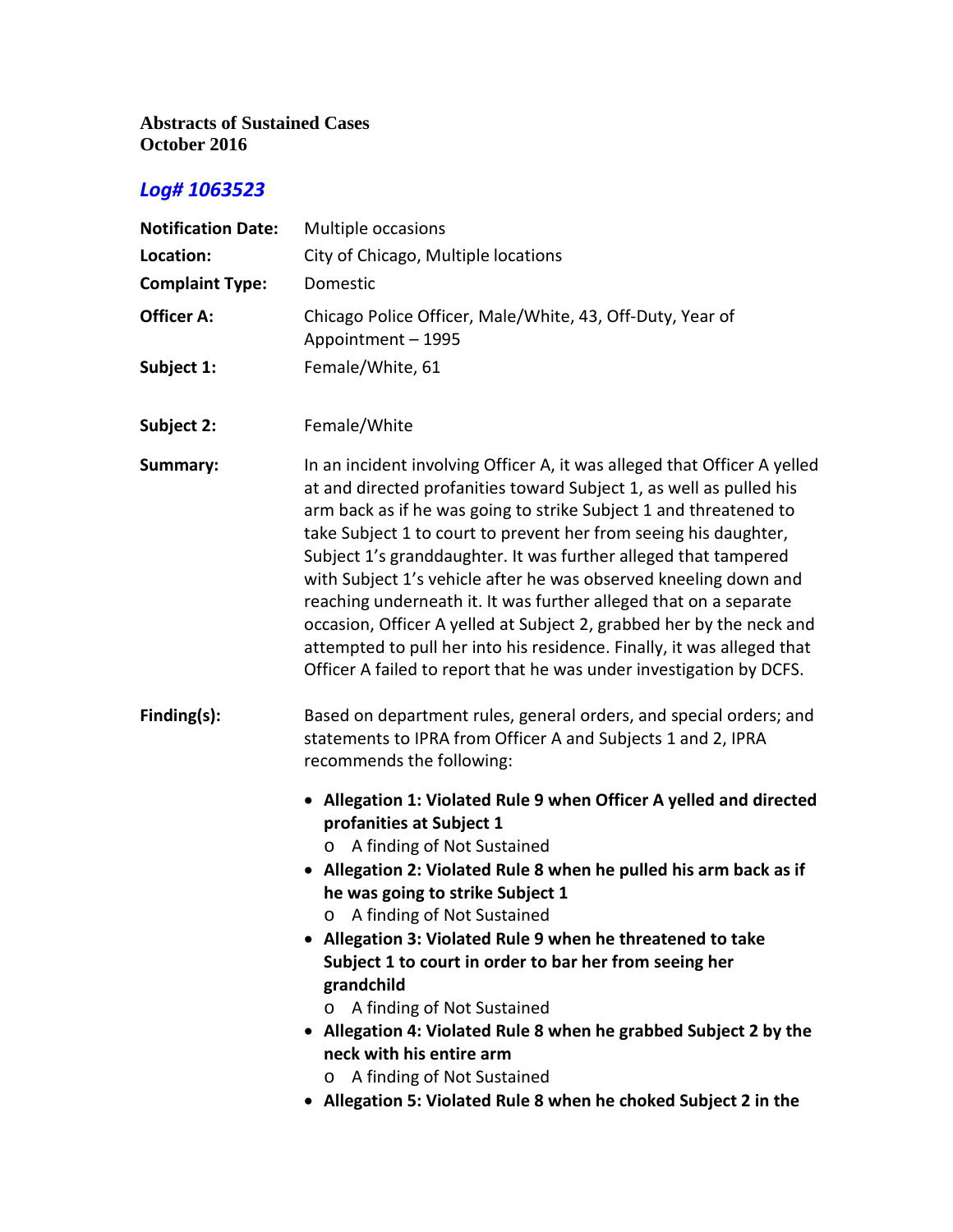**doorway of his residence**

- o A finding of Not Sustained
- **Allegation 6: Violated Rule 8 when he attempted to drag Subject 2 into his residence**
	- o A finding of Not Sustained
- **Allegation 7: Violated SO 08-01-02 (IV)(A) when he failed to notify the Chicago Police Department that he was under investigation by the Department of Children and Family Services**
	- o A finding of Sustained

A penalty of **A 1 DAY SUSPENSION** was recommended for the Sustained allegation.

### *Log# 1075425*

| <b>Notification Date:</b> | May 30, 2015                                                                                                                                                                               |
|---------------------------|--------------------------------------------------------------------------------------------------------------------------------------------------------------------------------------------|
| Location:                 | 20 <sup>th</sup> District                                                                                                                                                                  |
| <b>Complaint Type:</b>    | <b>Accidental Taser Discharge</b>                                                                                                                                                          |
| <b>Officer A:</b>         | Chicago Police Officer, Female/Hispanic, 42, On-Duty, In-Uniform,<br>Year of Appointment - 1999                                                                                            |
| Summary:                  | In an incident involving Officer A, it was alleged that Officer A<br>accidently pulled the trigger of a Taser causing the probes to deploy<br>while she handling Tasers in the radio room. |
| Finding(s):               | Based on department rules; CPD Initiation Report and Tactical<br>Response Report; and a statement to IPRA from the accused<br>officer, IPRA recommends the following:                      |
| Officer A:                | • Allegation 1: Inattentive to duty, in that she accidently<br>discharged a Taser in violation of Rule 10<br>A finding of Sustained<br>$\circ$                                             |
|                           | A penalty of <b>VIOLATION NOTED</b> was recommended for the                                                                                                                                |

Sustained allegation.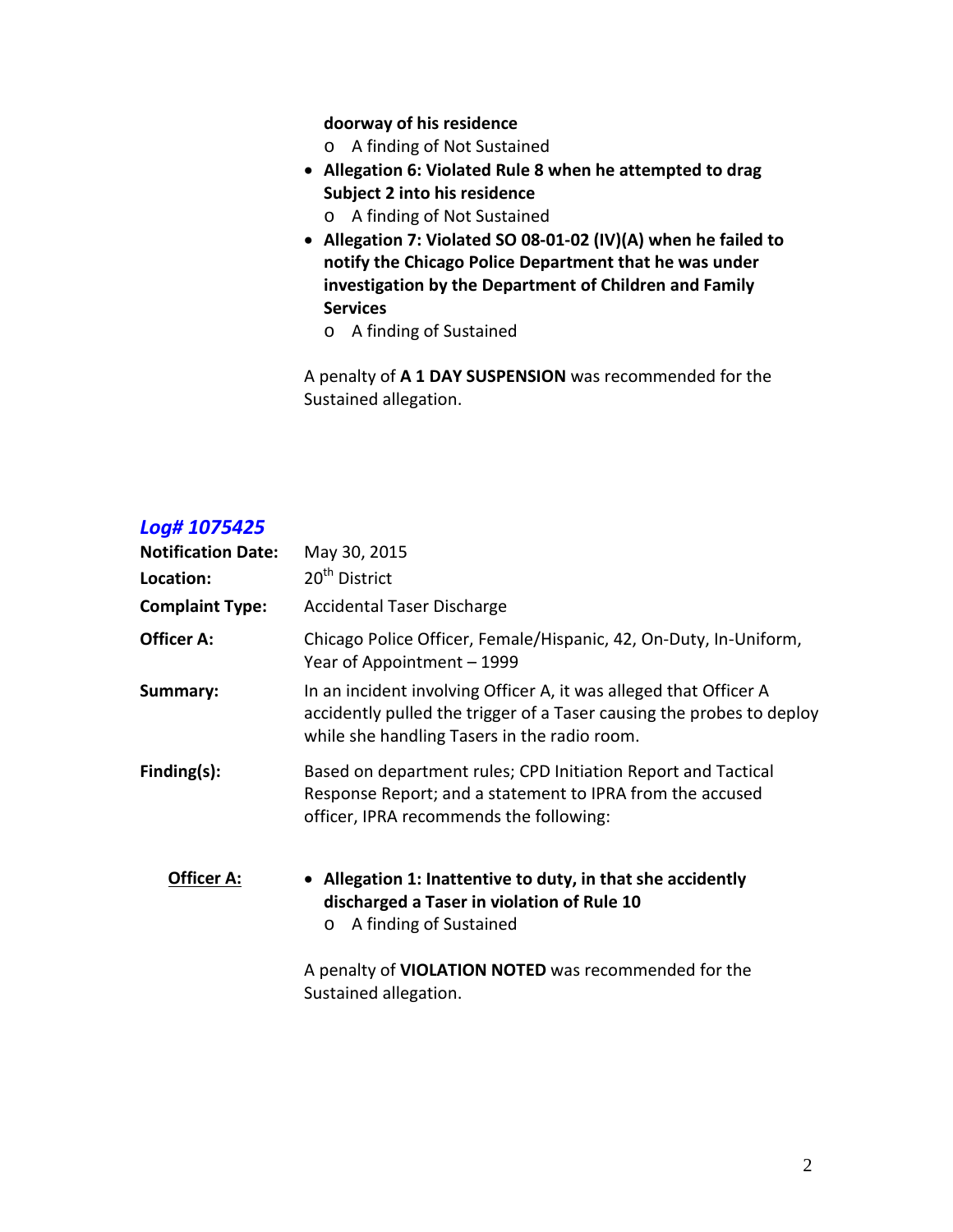| <b>Notification Date:</b> | July 6, 2015                                                                                                                                                                                                                                                                                                                                                                                                                                                                                                                                                                                                        |
|---------------------------|---------------------------------------------------------------------------------------------------------------------------------------------------------------------------------------------------------------------------------------------------------------------------------------------------------------------------------------------------------------------------------------------------------------------------------------------------------------------------------------------------------------------------------------------------------------------------------------------------------------------|
| Location:                 | 1 <sup>st</sup> District                                                                                                                                                                                                                                                                                                                                                                                                                                                                                                                                                                                            |
| <b>Complaint Type:</b>    | Improper Search, Racial/Ethnic, Unnecessary Physical Contact                                                                                                                                                                                                                                                                                                                                                                                                                                                                                                                                                        |
| Officer A:                | Chicago Police Officer, Male/White, 50, On-Duty, Year of<br>Appointment - 1992                                                                                                                                                                                                                                                                                                                                                                                                                                                                                                                                      |
| Officer B:                | Chicago Police Officer, Female/White, 47, On-Duty, Year of<br>Appointment - 1994                                                                                                                                                                                                                                                                                                                                                                                                                                                                                                                                    |
| Officer C:                | Chicago Police Officer, Male/White, 33, On-Duty, Year of<br>Appointment - 2005                                                                                                                                                                                                                                                                                                                                                                                                                                                                                                                                      |
| Officer D:                | Chicago Police Officer, Male/White, 43, On-Duty, Year of<br>Appointment - 1997                                                                                                                                                                                                                                                                                                                                                                                                                                                                                                                                      |
| Officer E:                | Chicago Police Officer, Male/Hispanic, 45, On-Duty, Year of<br>Appointment - 1993                                                                                                                                                                                                                                                                                                                                                                                                                                                                                                                                   |
| Subject 1:                | Female/White, 31                                                                                                                                                                                                                                                                                                                                                                                                                                                                                                                                                                                                    |
| Summary:                  | In an incident involving the Officers and Subject, it was alleged that<br>the Subject was at the CTA platform when four Officers grabbed<br>her, attempted to take her property, held her by her arms, and<br>punched her several times. Then, Officer B handcuffed her too<br>tightly, choked her, and touched her all over her body. Further,<br>Officers removed her veil, cap, and face scarf, and searched her<br>property. After being escorted to a police van, Officer B<br>inappropriately touched her. In addition, two of the Officers<br>disrespected the Subject by asking her racial-based questions. |
| Finding(s):               | Based on department rules, general orders, and special orders; CTA<br>surveillance video; the 4 <sup>th</sup> Amendment of the U.S. Constitution;<br>and statements to IPRA from the accused officers and subject, IPRA<br>recommends the following:                                                                                                                                                                                                                                                                                                                                                                |
| <b>Officer A:</b>         | • Allegation 1: Failed to properly supervise officers under his<br>command during the Subject's detention, search, and arrest in<br>violation of Rule 3<br>A finding of Sustained<br>$\circ$<br>• Allegation 2: Approached the Subject from behind without<br>warning, grabbed her arms, and attempted to take her book<br>bag, in violation of Rules 2 and 8<br>A finding of Sustained<br>O                                                                                                                                                                                                                        |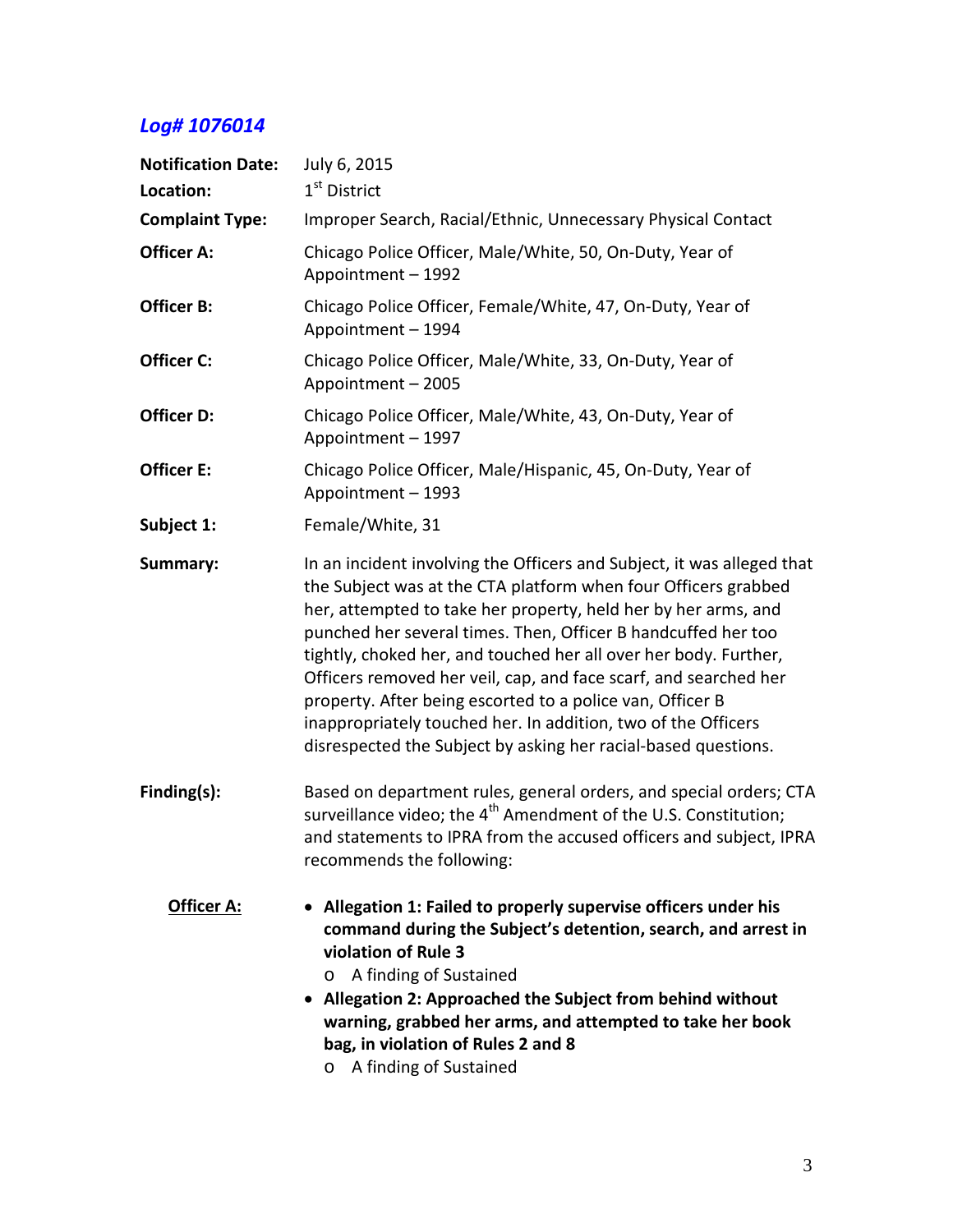A penalty of **A 10 DAY SUSPENSION** was recommended for the Sustained allegations.

### **Officer B: Allegation 1: Approached the Subject from behind without warning, grabbed her arms, and attempted to take her book bag, in violation of Rules 2 and 8**

- o A finding of Sustained
- **Allegation 2: Choked the Subject, in violation of Rules 2 and 8** o A finding of Not Sustained
- **Allegation 3: Conducted an improper search of the Subject at the CTA station, in violation of Rules 2 and 6, G06-01-03, and the 4th Amendment of the U.S. Constitution**
	- o A finding of Sustained
- **Allegation 4: Took the Subject's head scarf and face scarf off and threw them on the ground, in violation of Rule 8** o A finding of Exonerated
- **Allegation 5: Walked the Subject to a police van with her clothes in disarray and her body exposed to the public, in violation of Rule 8 and G06-01-03**
	- o A finding of Unfounded
- **Allegation 6: Conducted an improper search of the Subject in the back of a police van, in violation of Rules 2 and 6, G06-01- 03, and G04-03**
	- o A finding of Sustained
- **Allegation 7: Told the Subject, "You are ISIS. Why did you come here to kill Americans?," in violation of Rule 8**
	- o A finding of Not Sustained
- **Allegation 8: Conducted an improper search of the Subject in the women's restroom at the police station in violation of Rules 2 and 6 and G06-01-03**
	- o A finding of Sustained
- **Allegation 9: Failed to inventory or return the Subject's silver/stone ring, diamond necklace, head scarf, veil, ankle weights, and food, in violation of Rule 40, S07-01, and U04-01** o A finding of Sustained
- **Allegation 10: Used her personal cellphone to record images of the Subject during her arrest, detention, and search in violation of Rule 6 and U04-01**
	- o A finding of Sustained

A penalty of **A 120 DAY SUSPENSION** was recommended for the Sustained allegations.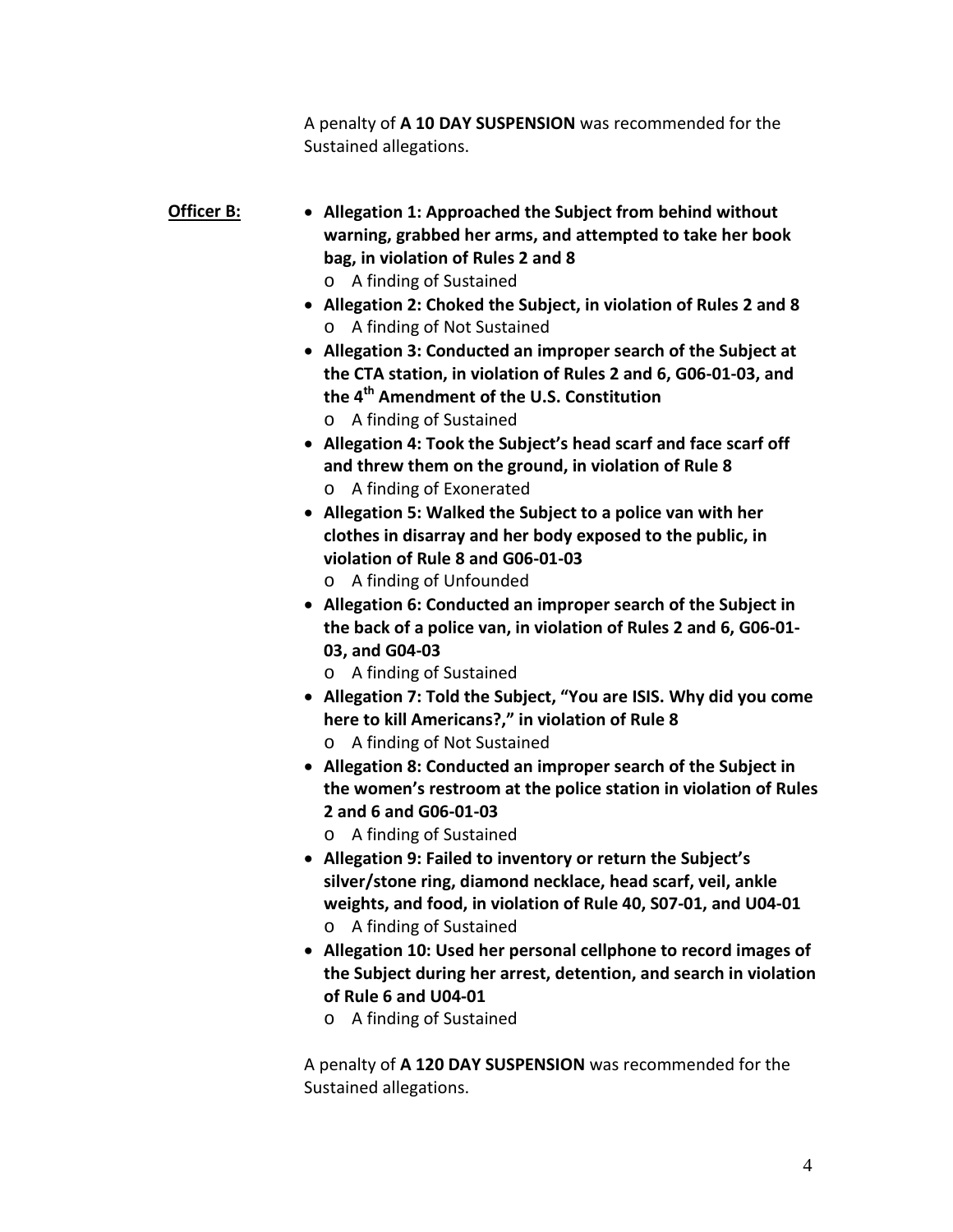- **Officer C: Allegation 1: Approached the Subject from behind without warning, grabbed her arm, and attempted to take her book bag, in violation of Rules 2 and 8**
	- o A finding of Sustained
	- **Allegation 2: Grabbed the Subject's cap, eyeglasses, head scarf, and face scarf off her head and threw them on the ground, in violation of Rule 8**
		- o A finding of Unfounded
	- **Allegation 3: Unwrapped the Subject's hair and ran their fingers through her hair and scalp, in violation of Rule 8** o A finding of Unfounded
	- **Allegation 4: Struck the Subject on the side of the body three times, in violation of Rule 8**
		- o A finding of Not Sustained
	- **Allegation 5: Opened the Subject's jogging jacket and pulled her pants down below her hips, in violation of Rule 8 and G06-01- 03**
		- o A finding of Not Sustained
	- **Allegation 6: Asked the Subject if she was Shia or Sunni while twisting her arm, in violation Rule 8**
		- o A finding of Not Sustained
	- **Allegation 7: Failed to inventory or return her cap, eyeglasses, head, face scarf, ankle weights, and food, in violation of Rule 40, S07-01, and U04-01**
		- o A finding of Unfounded

A penalty of **A 5 DAY SUSPENSION** was recommended for the Sustained allegation.

#### **Officer D: Allegation 1: Approached the Subject from behind without warning, grabbed her arm, and attempted to take her book bag, in violation of Rules 2 and 8**

- o A finding of Sustained
- **Allegation 2: Grabbed the Subject's cap, eyeglasses, head scarf, and face scarf off her head and threw them on the ground, in violation of Rule 8**
	- o A finding of Unfounded
- **Allegation 3: Unwrapped the Subject's hair and ran their fingers through her hair and scalp, in violation of Rule 8** o A finding of Unfounded
- **Allegation 4: Struck the Subject on the side of the body three times, in violation of Rule 8**
	- o A finding of Not Sustained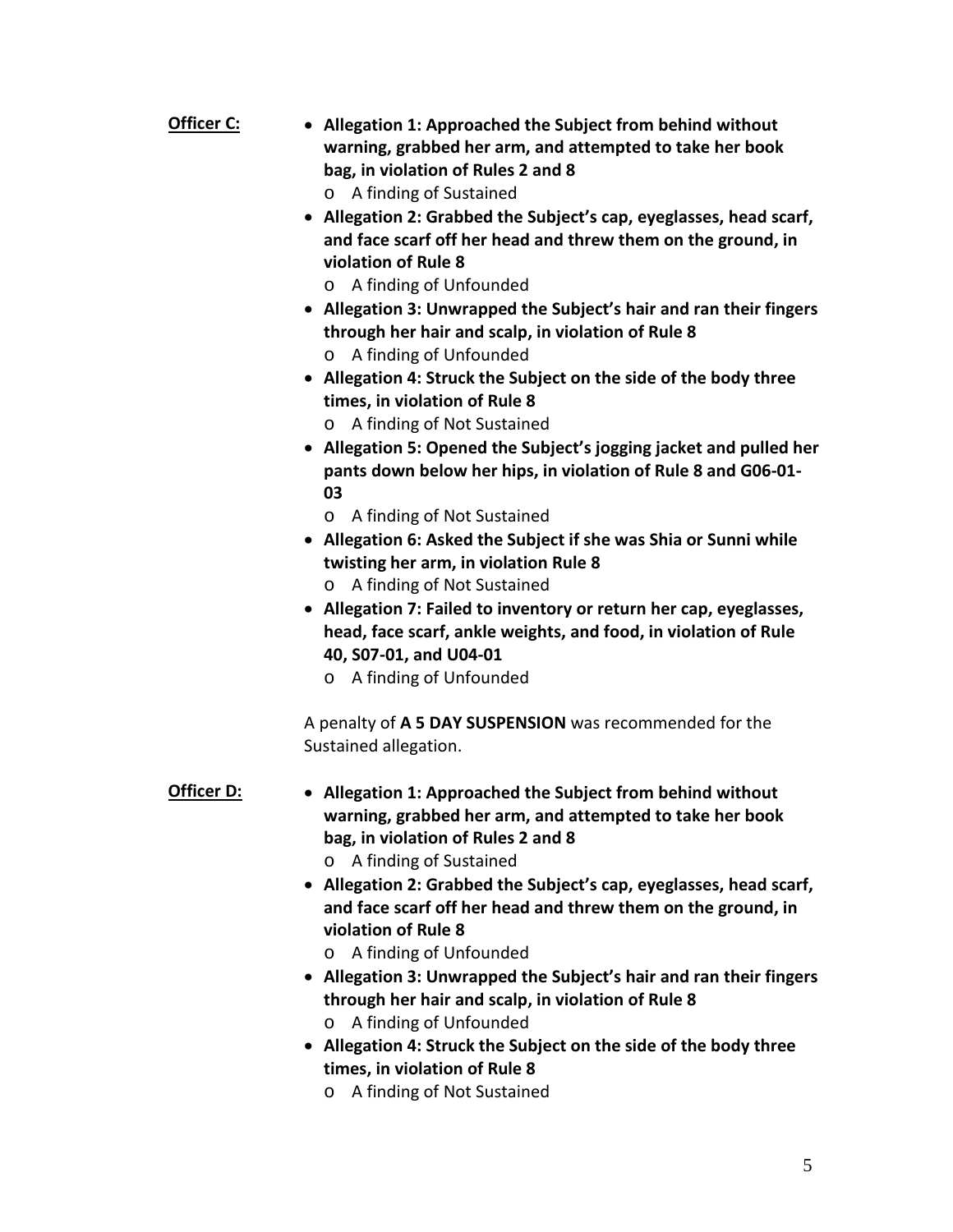- **Allegation 5: Opened the Subject's jogging jacket and pulled her pants down below her hips, in violation of Rule 8 and G06-01- 03**
	- o A finding of Not Sustained
- **Allegation 6: Asked the Subject if she was Shia or Sunni while twisting her arm, in violation of Rule 8** o A finding of Not Sustained
- **Allegation 7: Failed to inventory or return the Subject's cap, eyeglasses, head scarf, face scarf, ankle weights, and food, in violation of Rule 40, S07-01, and U04-01** o A finding of Unfounded
- **Allegation 8: Used his personal cell phone to record imaged of the Subject during her arrest, detention, and search, in violation of Rule 6 and U04-01**
	- o A finding of Sustained

A penalty of **A 5 DAY SUSPENSION** was recommended for the Sustained allegations.

- **Officer E: Allegation 1: Approached the Subject from behind without warning, grabbed her arm, and attempted to take her book bag, in violation of Rules 2 and 8** o A finding of Unfounded
	- **Allegation 2: Grabbed the Subject's cap, eyeglasses, head, and face scarf off her head and threw them on the ground, in violation of Rule 8**
		- o A finding of Unfounded
	- **Allegation 3: Unwrapped her hair and ran their fingers through her hair and scalp, in violation of Rule 8**
		- o A finding of Unfounded
	- **Allegation 4: Struck the Subject on the side of the body three times, in violation of Rule 8**
		- o A finding of Not Sustained
	- **Allegation 5: Opened the Subject's jogging jacket and pulled her pants down below her hips, in violation of Rule 8 and G06-01- 03**
		- o A finding of Not Sustained
	- **Allegation 6: Asked the Subject if she was Shia or Sunni while twisting her arm, in violation Rule 8**
	- o A finding of Not Sustained
	- **Allegation 7: Failed to inventory or return her cap, eyeglasses, head, face scarf, ankle weights, and food, in violation of Rule 40, S07-01, and U04-01**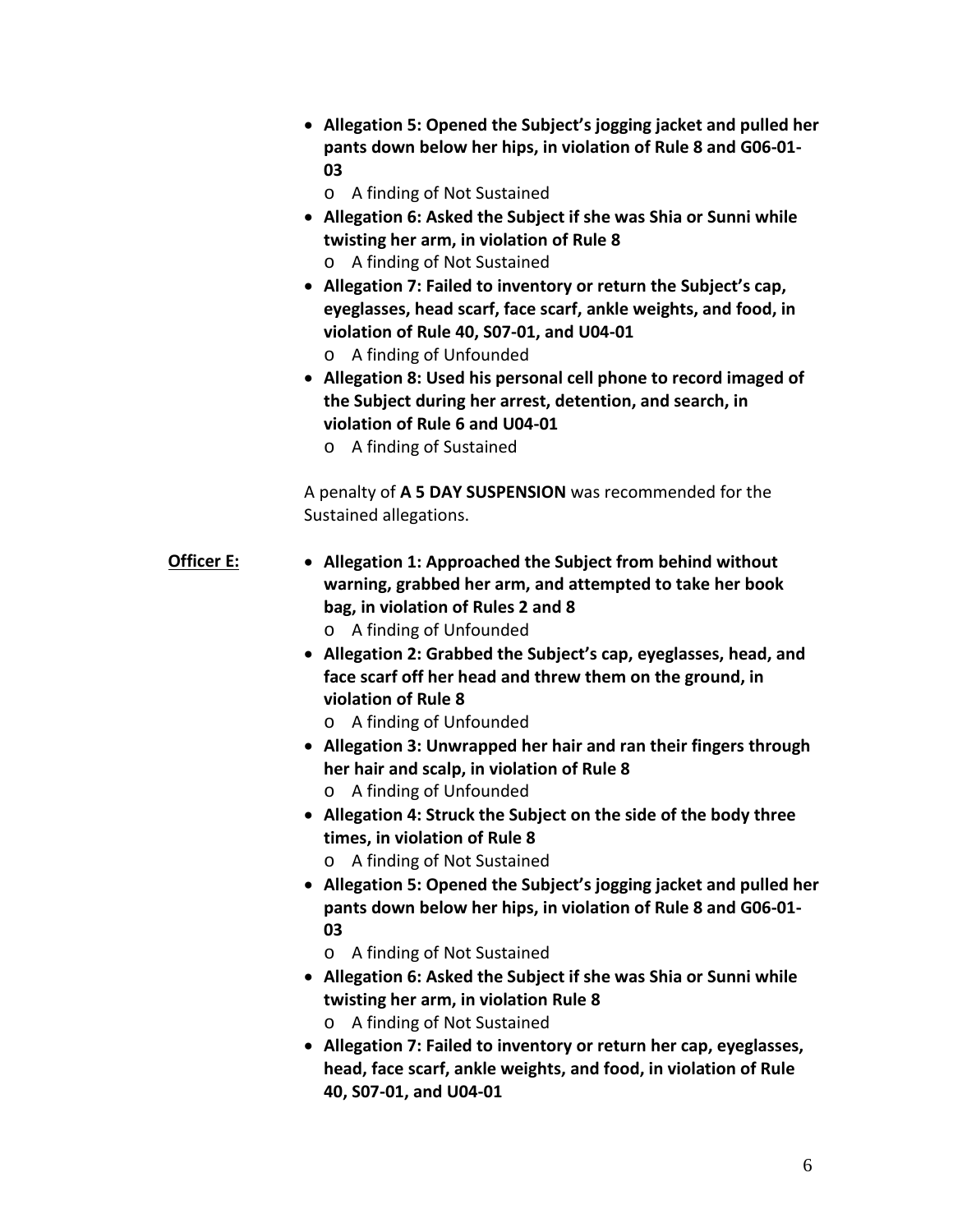o A finding of Unfounded

| <b>Notification Date:</b> | April 23, 2015                                                                                                                                                                                                                                                                                                                                                                                                                                                                   |
|---------------------------|----------------------------------------------------------------------------------------------------------------------------------------------------------------------------------------------------------------------------------------------------------------------------------------------------------------------------------------------------------------------------------------------------------------------------------------------------------------------------------|
| Location:                 | 2 <sup>nd</sup> District                                                                                                                                                                                                                                                                                                                                                                                                                                                         |
| <b>Complaint Type:</b>    | Domestic Altercation - Physical Abuse                                                                                                                                                                                                                                                                                                                                                                                                                                            |
| <b>Officer A:</b>         | Chicago Police Officer, Male/Black, 27, On-Duty, In-Uniform, Year of<br>Appointment - 2013                                                                                                                                                                                                                                                                                                                                                                                       |
| <b>Sergeant A:</b>        | Chicago Police Officer, Male/Black, 23, On-Duty, In-Uniform, Year of<br>Appointment - 1992                                                                                                                                                                                                                                                                                                                                                                                       |
| <b>Sergeant B:</b>        | Chicago Police Officer, Female/White, 46, On-Duty, In-Uniform,<br>Year of Appointment - 1999                                                                                                                                                                                                                                                                                                                                                                                     |
| Subject 1:                | Female/Black, 29                                                                                                                                                                                                                                                                                                                                                                                                                                                                 |
| Subject 2:                | Female/Black, 13                                                                                                                                                                                                                                                                                                                                                                                                                                                                 |
| Summary:                  | In an incident involving Officer A, it was alleged that Officer A got<br>into a domestic altercation with Subject 1 while being intoxicated.<br>It was further alleged that Officer A used profanity and physical<br>force. In addition, it was alleged that the responding Sergeants<br>failed to obtain a Complaint Register Number when the Sergeants<br>became aware of Officer A's misconduct.                                                                              |
| Finding(s):               | Based on department rules and general orders; Illinois law; a<br>breathalyzer test; court case; and statements to IPRA from the<br>accused officers, subject, and witnesses, IPRA recommends the<br>following:                                                                                                                                                                                                                                                                   |
| Officer A:                | • Allegation 1: Involved in domestic altercation with Subject 1, in<br>violation of Rule 9<br>A finding of Sustained<br>O<br>• Allegation 2: Referred to Subject 1 as a "bitch," in violation of<br>Rule 9<br>A finding of Sustained<br>O<br>Allegation 3: Stated the words to the effect of "She ain't shit<br>and this bitch don't do shit," in violation of Rule 9<br>A finding of Sustained<br>O<br>Allegation 4: Under the influence of alcohol, in violation of Rule<br>15 |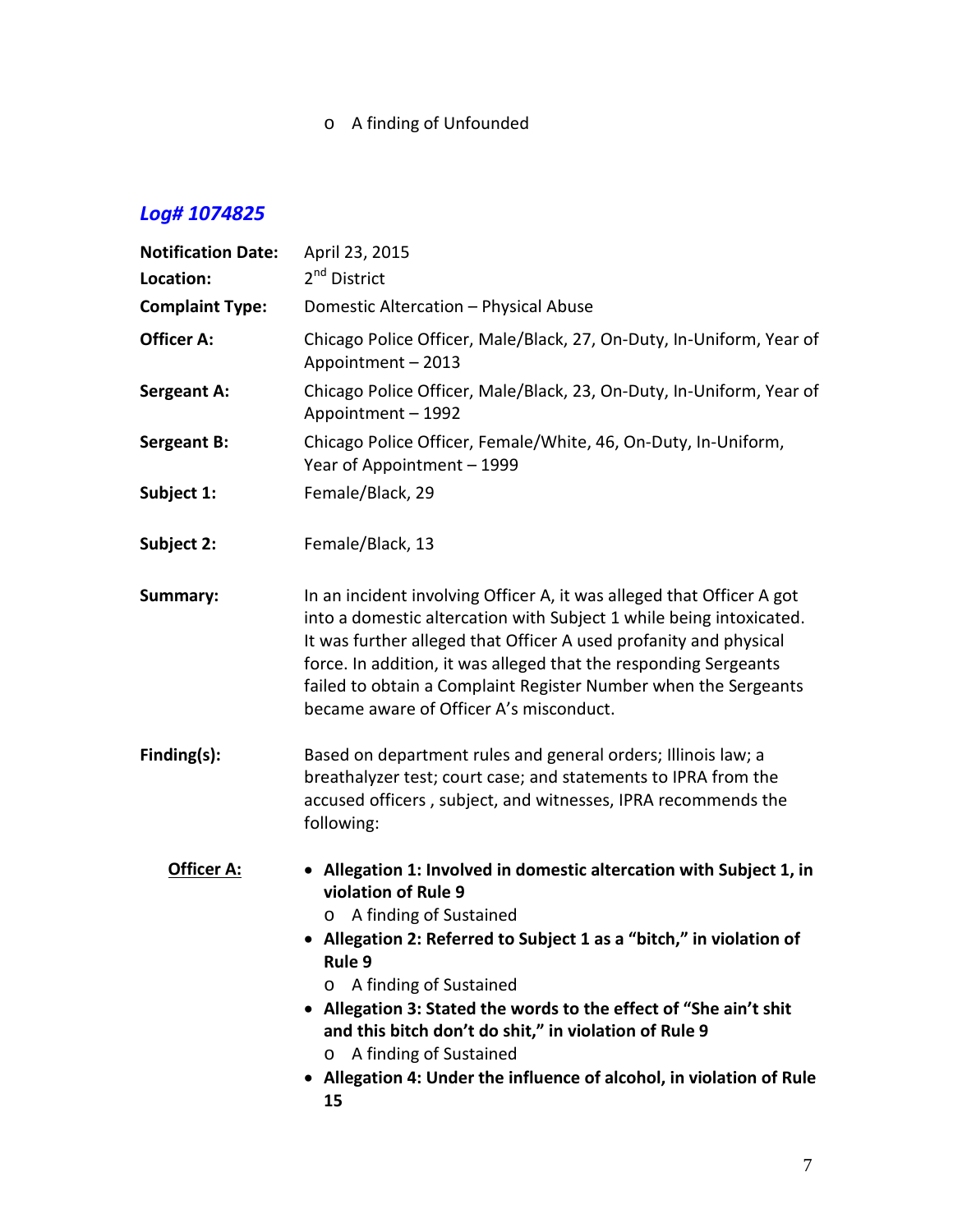- o A finding of Sustained
- **Allegation 5: Drove his vehicle while above the legal BAC limit .08, in violation of Rule 1**
	- o A finding of Sustained
- **Allegation 6: Failed to comply with directions given to him by Sergeant B to leave the residence and not return** o A finding of Not Sustained
- **Allegation 7: Insubordinate to Sergeant B both by actions and by stating words to the effect of "This is my house, you can't tell me what to do," in violation of Rule 7** o A finding of Sustained
- **Allegation 8: Failed to comply with directions given to him by Sergeants when told to stay in the bedroom and away from Subject 1, in violation of Rule 7**
	- o A finding of Sustained
- **Allegation 9: Involved in a domestic altercation Subject 1 wherein he grabbed her, threw her to the floor, and placed his knee on her head, in violation of Rule 9**
	- o A finding of Sustained
- **Allegation 10: Damaged the cellular phone belonging to Subject 2, in violation of Rules 2 and 9**
	- o A finding of Sustained
- **Allegation 11: Caused a scratch on Subject 1's face, in violation of Rule 8**
- **Allegation 12: Caused a knot of Subject 1's head, in violation of Rule 8**
	- o A finding of Sustained
- **Allegation 13: Attempted to impede on an investigation when he text messaged words to the effect of "don't sign" to Subject 1's cellular phone after the incident and his subsequent arrest, in violation of Rule 2**
	- o A finding of Sustained
- **Allegation 14: Attempted to impede on an investigation when he requested that Subject 1 not cooperate with the IPRA investigation because he would lose his job, in violation of Rule 2**
	- o A finding of Not Sustained
- **Allegation 15: Pled guilty to a misdemeanor simply battery in a domestic incident, in violation of Rules 1 and 2** o A finding of Sustained
- **Allegation 16: Found guilty of a misdemeanor simple battery in a domestic incident, in violation of Rules 1 and 2**
	- o A finding of Sustained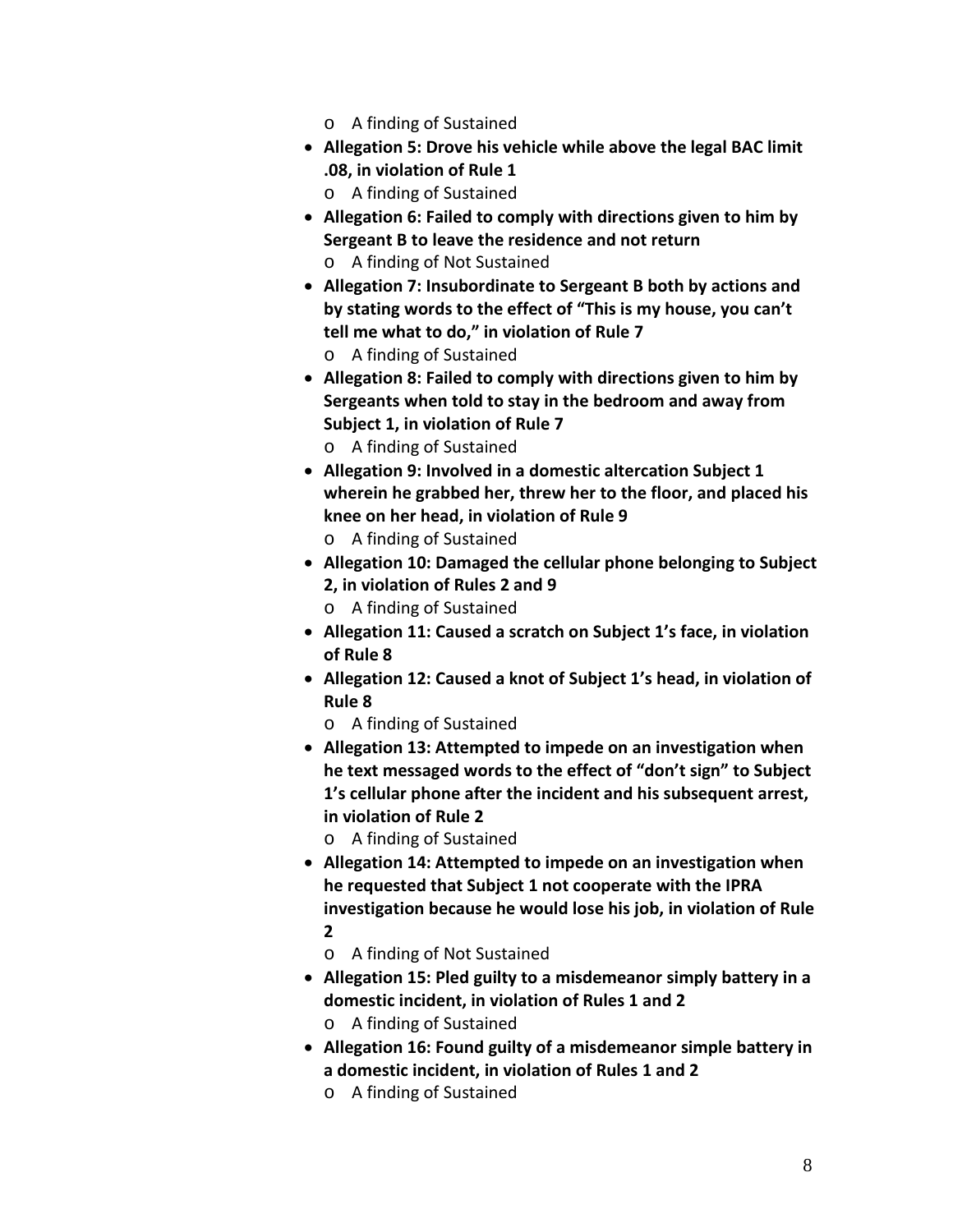**Allegation 17: Failed to secure his weapon in accordance to the Department policy, in violation of Rule 6** o A finding of Sustained

A penalty of **SEPARATION** was recommended for the Sustained allegation.

- **Sergeant A: Allegation 1: Failed to register a log number when he became aware that it was alleged that Officer A was intoxicated/impaired, in violation of Rule 6** o A finding of Sustained
	- **Allegation 2: Failed to register a log number when he became aware that Officer A was insubordinate to Sergeant B**
		- o A finding of Not Sustained
	- **Allegation 3: Failed to register a log number when he became aware that Officer A had been involved in a domestic incident, in violation of Rule 6**
		- o A finding of Sustained
	- **Allegation 4: Failed to register a log number when he became aware that Officer A failed to follow a direct order in that he returned to Subject 1's house after agreeing to leave**

o A finding of Not Sustained

A penalty of **A 5 DAY SUSPENSION** was recommended for the Sustained allegations.

- **Sergeant B: Allegation 1: Failed to register a log number when she became aware that it was alleged that Officer A was intoxicated/impaired, in violation of Rule 6** o A finding of Sustained
	- **Allegation 2: Failed to register a log number when she became aware that Officer A had been involved in a domestic incident, in violation of Rule 6**
		- o A finding of Sustained
	- **Allegation 3: Allowed an intoxicated officer to drive a vehicle, in violation of Rule 10**
		- o A finding of Sustained
	- **Allegation 4: Failed to register a log number when she became aware that it was alleged that Officer A was intoxicated/impaired, in violation of Rule 6** o A finding of Sustained
	- **Allegation 5: Failed to register a log number when Officer A was insubordinate towards her when he stated "You ain't gonna tell**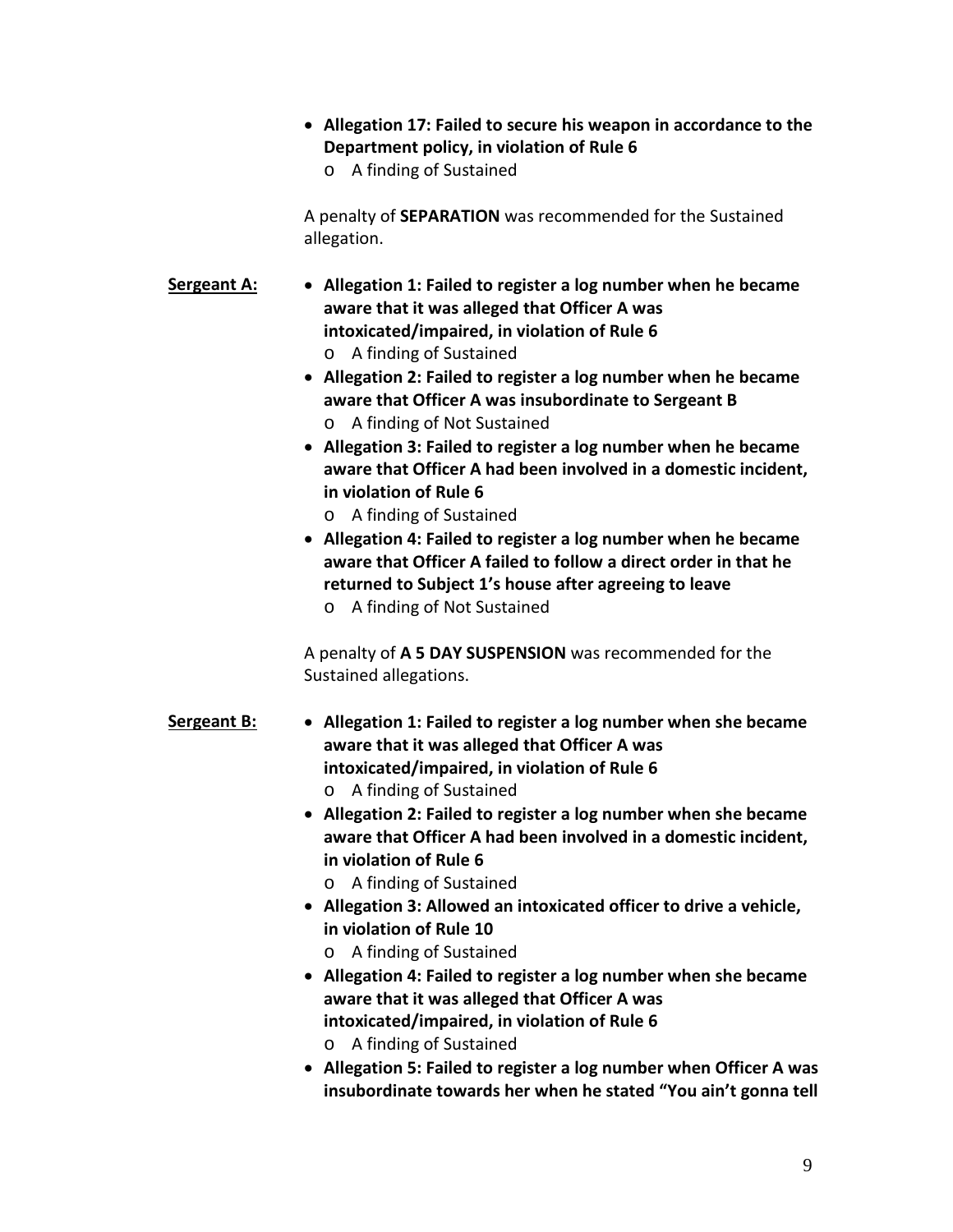**me what to do in my house," in violation Rule 6**

- o A finding of Sustained
- **Allegation 6: Failed to register a log number when Officer A failed to follow a direct order in that he returned to Subject 1's house after agreeing to leave**
	- o A finding of Not Sustained
- **Allegation 7: Failed to register a log number when she became aware that Officer A had been involved in a domestic incident, in violation of Rule 6**
	- o A finding of Sustained

A penalty of **A 15 DAY SUSPENSION** was recommended for the Sustained allegations.

| <b>Notification Date:</b><br>Location: | October 23, 2015<br>9 <sup>th</sup> District                                                                                                                                                                                                                                                                                                                                                                                                                                                  |
|----------------------------------------|-----------------------------------------------------------------------------------------------------------------------------------------------------------------------------------------------------------------------------------------------------------------------------------------------------------------------------------------------------------------------------------------------------------------------------------------------------------------------------------------------|
| <b>Complaint Type:</b>                 | Unnecessary Display of Weapon                                                                                                                                                                                                                                                                                                                                                                                                                                                                 |
| <b>Officer A:</b>                      | Chicago Police Officer, Male/Asian Pacific Islander, 43, Off-Duty,<br>Year of Appointment - 2001                                                                                                                                                                                                                                                                                                                                                                                              |
| Subject 1:                             | Male/White, 64                                                                                                                                                                                                                                                                                                                                                                                                                                                                                |
| Summary:                               | In an incident involving the Officer A, it was alleged that Officer A<br>was involved in a "road rage" incident with Subject 1. It was further<br>alleged that Officer A displayed his weapon and attempted to pull<br>him out of his vehicle.                                                                                                                                                                                                                                                |
| Finding(s):                            | Based on department rules and orders; Illinois law; and statements<br>to IPRA from the accused officer and subject, IPRA recommends the<br>following:                                                                                                                                                                                                                                                                                                                                         |
| <u> Officer A:</u>                     | • Allegation 1: Threw a cup of liquid at Subject 1, in violation of<br>Rule <sub>2</sub><br>A finding of Not Sustained<br>$\circ$<br>• Allegation 2: Held his firearm out of his vehicle's window, in<br>violation of Rule 38<br>A finding of Not Sustained<br>$\circ$<br>• Allegation 3: Pointed his firearm at Subject 1 without<br>justification, in violation of Rule 38<br>A finding of Not Sustained<br>$\circ$<br>• Allegation 4: Forcefully attempted to pull him out of his vehicle, |